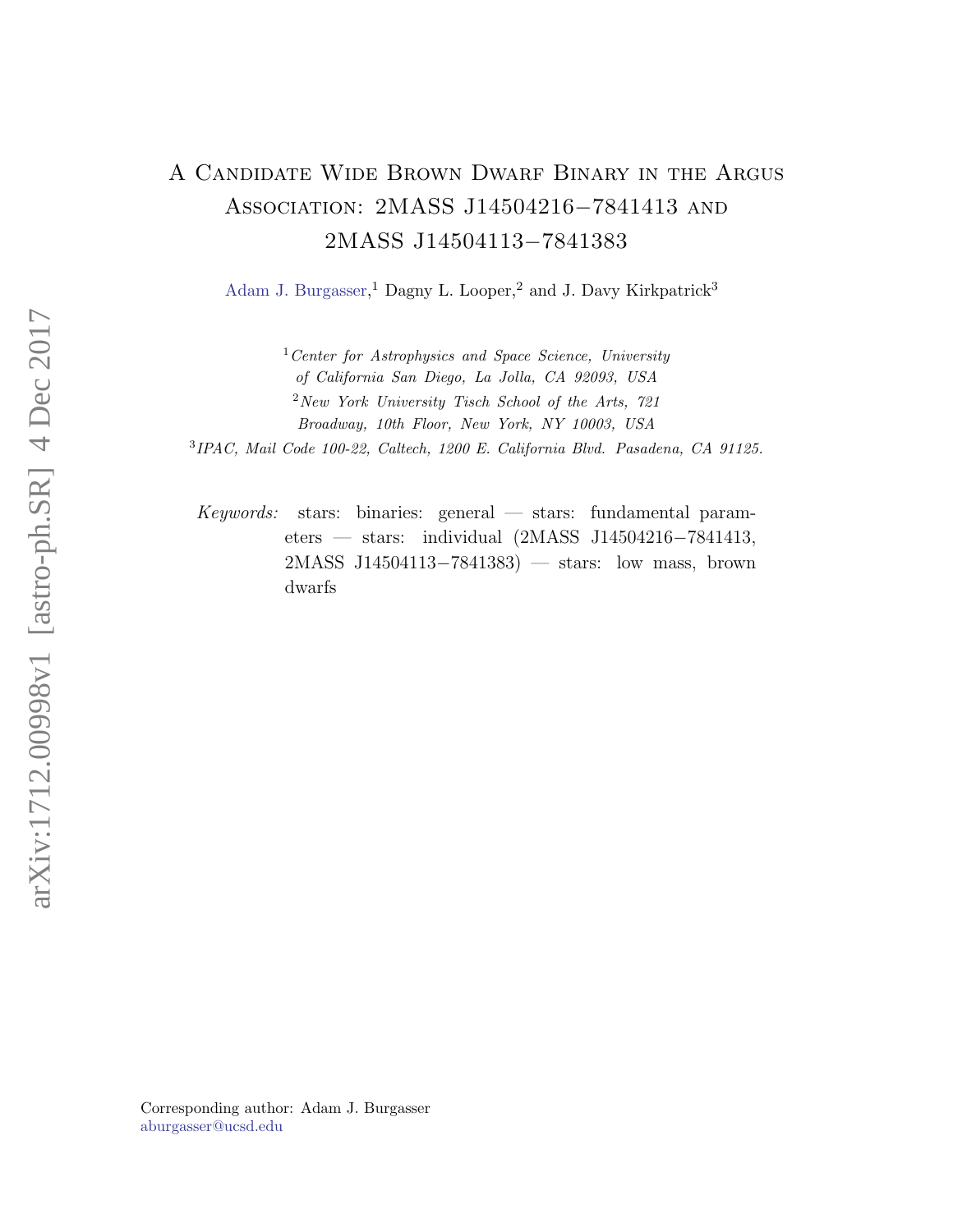Widely-separated  $\approx 100$  AU) multiples are rare among the lowest mass stars and brown dwarfs [\(Caballero](#page-2-0) [2007;](#page-2-0) [Kraus & Hillenbrand](#page-2-1) [2009\)](#page-2-1), and often (but not exclusively) associated with young  $(\leq 100 \text{ Myr})$ , nearby stellar associations (e.g., [Close](#page-2-2) [et al.](#page-2-2) [2007\)](#page-2-2). We report the discovery of a wide, very low mass, and potentially young binary, 2MASS J14504216−7841413 and 2MASS J14504113−7841383 (hereafter 2MASS J1450−7841AB). The primary was initially identified in the DENIS [\(Epchtein et al.](#page-2-3) [1997\)](#page-2-3) and 2MASS [\(Skrutskie et al.](#page-2-4) [2006\)](#page-2-4) surveys as a candidate late-M dwarf based on its red optical/infrared colors (DENIS  $I = 18.03 \pm 0.16$ ,  $I - J$  $= 3.32\pm0.19$ , 2MASS  $J = 14.71\pm0.06$ ,  $J - K_s = 1.38\pm0.08$ ). A faint red companion, 2MASS J14504113–7841383, is present in the 2MASS Point Source Catalog ( $J =$ 15.64 $\pm$ 0.09,  $J - K_s = 1.28 \pm 0.14$ ) separated by 4".23 $\pm$ 0".11 at position angle 314°.

We observed 2MASS J1450−7841AB with the Low Dispersion Survey Spectrograph 3 (LDSS-3; [Allington-Smith et al.](#page-2-5) [1994\)](#page-2-5) on the Magellan 6.5m Clay Telescope on 2007 May 9 (UT). The system was resolved in  $i$ - and  $z$ -band imaging data at an identical separation (4"28±0" 14 at 314°; Figure [1\)](#page-2-6) as 2MASS, with  $\Delta i = 1.03 \pm 0.05$  and  $\Delta z$  $= 1.01 \pm 0.05$ . Combining astrometry from 2MASS and LDSS-3, we measure identical proper motions of  $(\mu_{\alpha} \cos \delta, \mu_{\delta}) = (22 \pm 32, -59 \pm 34)$  mas/yr for 2MASS J1450–7841A and (−12±23,−4±23) mas/yr for 2MASS J1450−7841B.

LDSS-3 red optical spectroscopy (Figure [1;](#page-2-6) cf. [Burgasser & Kirkpatrick](#page-2-7) [2006\)](#page-2-7) reveals strong TiO and VO absorption bands in both sources, typical of late-M dwarfs. Comparing to spectral templates [\(Bochanski et al.](#page-2-8) [2007\)](#page-2-8), we estimate types of M8p and M9p for 2MASS J1450−7841A and B, respectively. The "peculiar" designations reflect the strong VO bands and weak Na I lines, consistent with low surface grav-ities [\(Kirkpatrick et al.](#page-2-9) [2008;](#page-2-9) [Cruz et al.](#page-2-10) [2009\)](#page-2-10). We detect weak  $H\alpha$  emission from 2MASS J1450−7841B, but the data are inadequate to infer the presence of Li I in either spectrum.

Using the young and field  $M_J$ /spectral type relations of [Faherty et al.](#page-2-11) [\(2016\)](#page-2-11), we estimate equivalent distances of 75±25 pc for 2MASS J1450−7841A and B, implying a projected separation of ∼300 AU. Applying this distance estimate and the proper motions to the BANYAN II tool (Gagné et al. [2014;](#page-2-12) [Malo et al.](#page-2-13) [2013\)](#page-2-13), we find a 93% probability of membership in the ∼40 Myr Argus Association [\(Zuckerman et al.](#page-2-14) [2011\)](#page-2-14). At this age, 2MASS J1450−7841A and B have masses of  $\sim$ 0.04 M<sub>⊙</sub> [\(Baraffe](#page-2-15) [et al.](#page-2-15) [2003\)](#page-2-15), well below the hydrogen fusion limit. Confirmation and study of this potentially young and unusually wide substellar binary is warranted.

This paper includes data gathered with the 6.5 meter Magellan Telescopes located at Las Campanas Observatory, Chile.